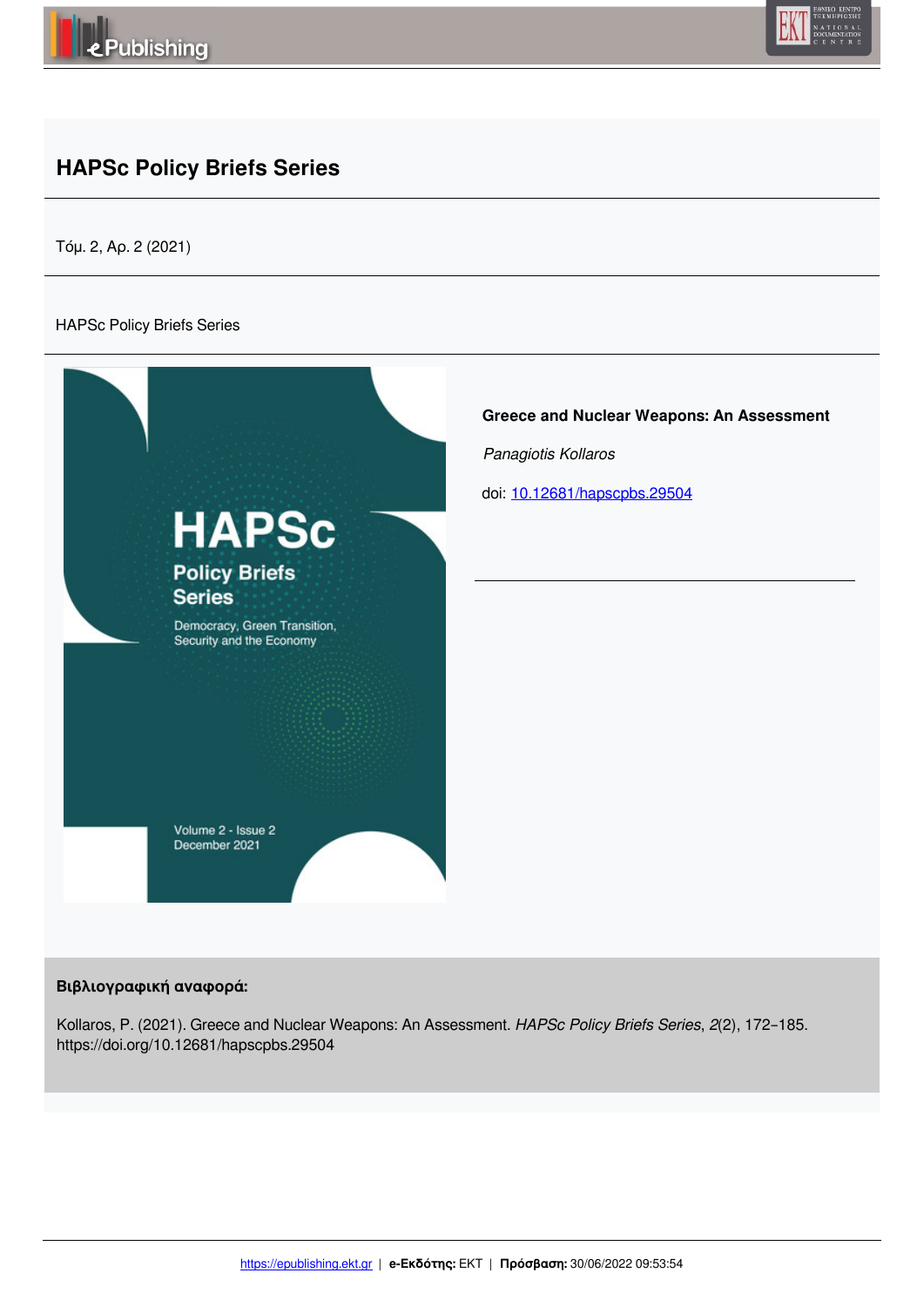

# **Greece and Nuclear Weapons: An Assessment<sup>1</sup>**

Panagiotis Kollaros **<sup>2</sup>**

#### **Abstract**

This paper tries to answer the question on whether the acquisition of nuclear capabilities will serve the interest of the Greek state. The issue is approached by the exploration of Greek strategic constraints in correlation with the properties of nuclear weapons and the indexing and examination of the most important incentives and disincentives that influence a state's decision to develop nuclear capabilities. Then, the Greek case is analyzed through the theoretical framework that was presented by Nuno P. Monteiro & Alexandre Debs in 2014, in order to examine if the process of developing weapons is a worthwhile endeavor based on its effects on Greek security. It is concluded that the development of nuclear weapons would serve the Greek interests, but there are practical reasons that render it nearly impossible for the foreseeable future.

**Keywords:** Greek Security; Greek Strategy; Nuclear Weapons; Turkish Nuclear program

### **Introduction**

Turkish aggression since 1973 constitutes a constantly present challenge for Greek strategic thinkers. However, Turkey's great nuclear program coupled with the development of limited accuracy medium range missiles, only suitable for delivering WMD, create the fear of nuclear blackmail to Greece and thus advance the threat to an even higher level. This development of a Turkey with nuclear capabilities generates a great opportunity to discuss a possible Greek development of nuclear weapons as a reaction to Turkey or even as a remedy for the recurring Greek strategic problems.

The following paper tries to answer the question on whether the acquisition of nuclear capabilities will serve the interest of the Greek state.<sup>3</sup> In the first section some general observations on Greek strategic constraints are formulated; then, in the second section, the subject is approached based on the literature of international relations, by the examination of the most important incentives and disincentives that influence a state's decision to develop nuclear capabilities. In the final section the Greek case is researched through the method that was presented by Monteiro & Debs (2014).

# **1. General observations on Greek strategy and its constraints in correlation with the Greco-Turkish balance of power**

<sup>1</sup> To cite this paper in APA Style: Kollaros, P. (2021). Greece and Nuclear Weapons: An Assessment. *HAPSc Policy Brief Series, 2*(2), 172-185. DOI: 10.12681/hapscpbs.29504

<sup>&</sup>lt;sup>2</sup> Department of International and European Studies, University of Piraeus, Greece.

<sup>&</sup>lt;sup>3</sup> The only plausible way of acquiring nuclear weapons is the development of nuclear warheads based on fusion (Tsipis 1986).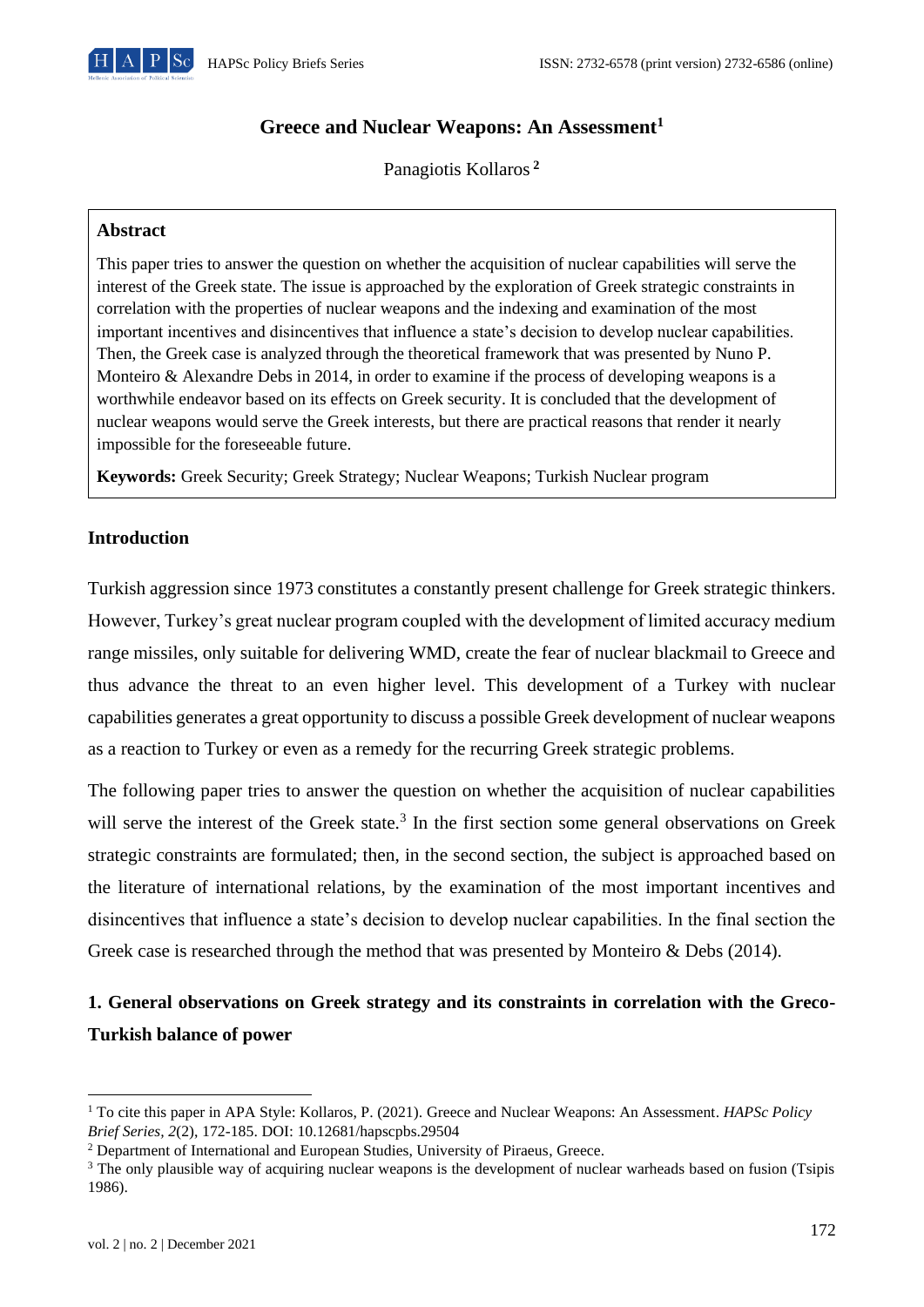

With Turkish revisionism constantly unravelling for decades, the Turkish aims to advance in a global power status through a strategy which contains the use of coercive diplomacy to challenge the status quo in land, air and sea, the Greek state is facing two options of grand strategy: appeasement and balancing. The option of appeasement is rejected, since Turkey does not have limited aims and will interpret any concessions as weakness. When these concessions finally stop, war will follow. As a result, balancing is a one-way street (Platias, 1995). The basic component of this strategy is, as Platias (1995: 49) highlights, the "*adoption of credible deterrence, that makes the cost of possible extension of Turkey against Greece higher than the expected benefit*". The Turkish aspirations will not be bent overnight and success lies on the credible demonstration that Greece is capable of surviving a protracted exhaustive competition until Turkey realizes that the cost of its strategy surpasses the benefit and then cooperation will follow.

The balance of power between the two states is worrying for Greek strategic thinkers since they face important constraints. Some of these constraints concern the population, the geography and the economic resources.

## *Economic resources*



**Figure 1: Military Expenditure of Greece and Turkey as a percentage of GDP, 1970 - 2020**

Source: Stockholm International Peace Research Institute (2021)

The Turkish economy is one of the biggest 20 of the globe with 1.28 trillion dollars GDP while Greece has 231.21 billion dollars GDP (World Bank, 2021; OECD, 2021). As a by-product of the Greek economic crisis the balance of power has worsened against Greece, thus reducing its deterrence capability since it refrained from armaments for almost a decade. The growing power gap between the two states is evident in the figures 1 and 2.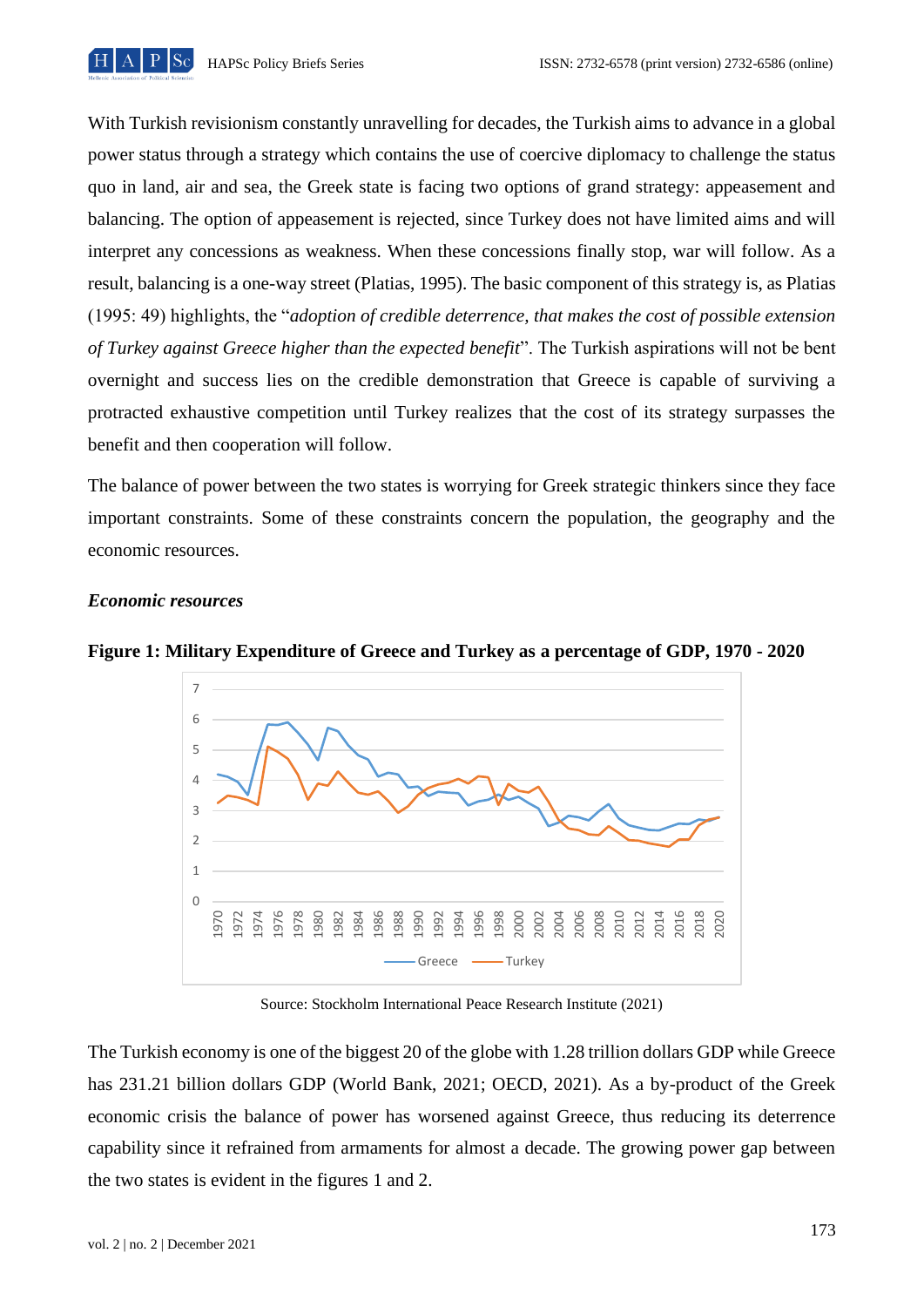# **Figure 2: Military Expenditure of Greece and Turkey in constant (2019) million US \$, 1970- 2020**



Source: Stockholm International Peace Research Institute (2021)

# *Population*

In addition, in the distribution of power one should take into consideration the demographic data where Turkey prevails over Greece with a 1:8 ratio which is projected to deteriorate even more, considering the ageing Greek population, the low birth rate in Greece in contrast to the younger Turkish population and its rising birth rate.

The above picture is reflected clearly in the armed forces. The almost 1:5 ratio in armed forces personnel (excluding the Turkish paramilitary forces) makes Greece vulnerable to surprise attacks and extended strategies of attrition (Platias, 1991).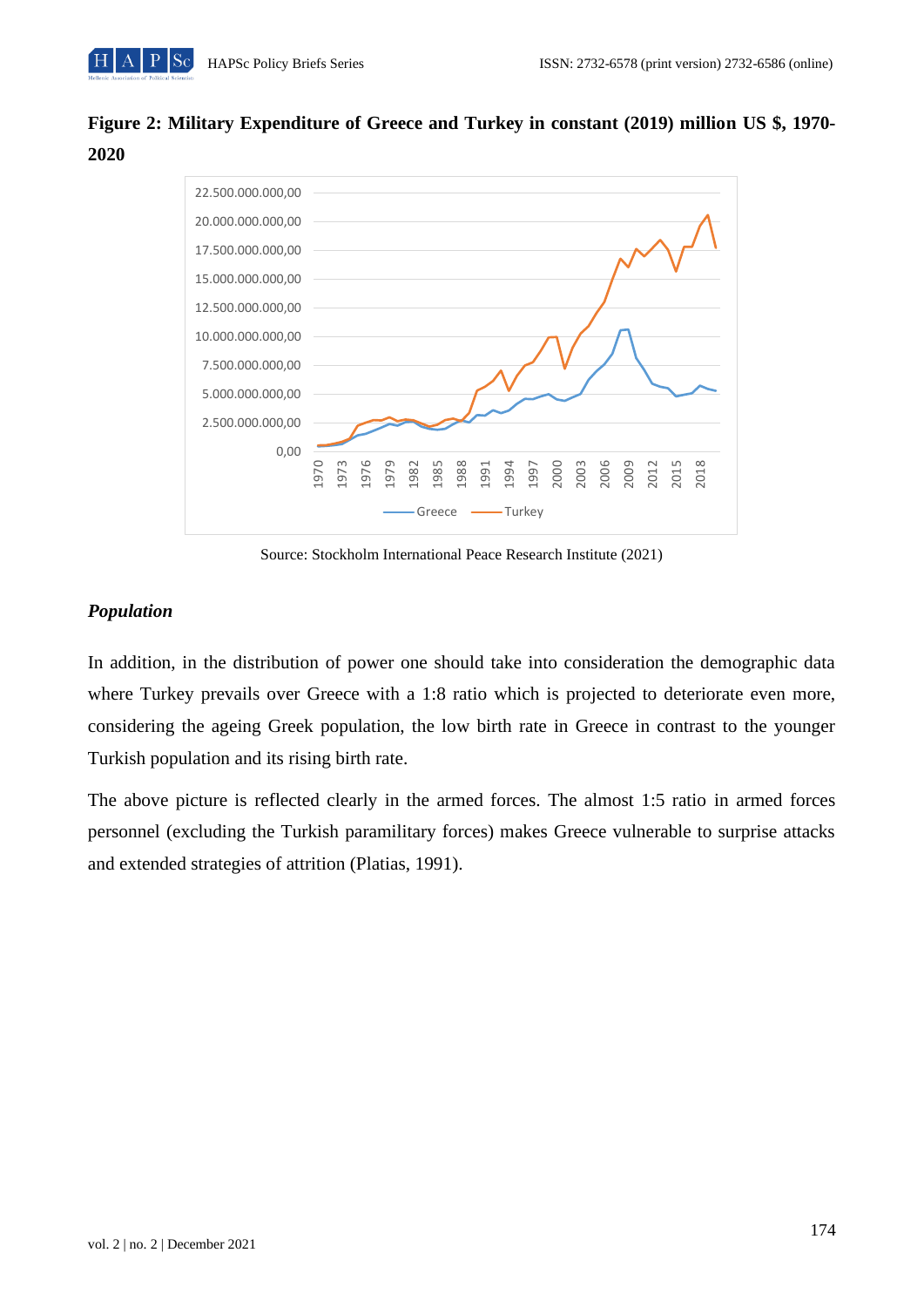



Source: Lutz et al. (2018)



**Figure 4: Military Personnel of Greece and Turkey in total, 1990-2018**

Source: International Institute for Strategic Studies (in World Bank)

# *Geography*

The Hellenic space (Greece and Cyprus) is a hard one to defend and creates a problem in all theaters of war with Turkey (Platias, 1991: 96). The Aegean islands are located very close to Turkey. As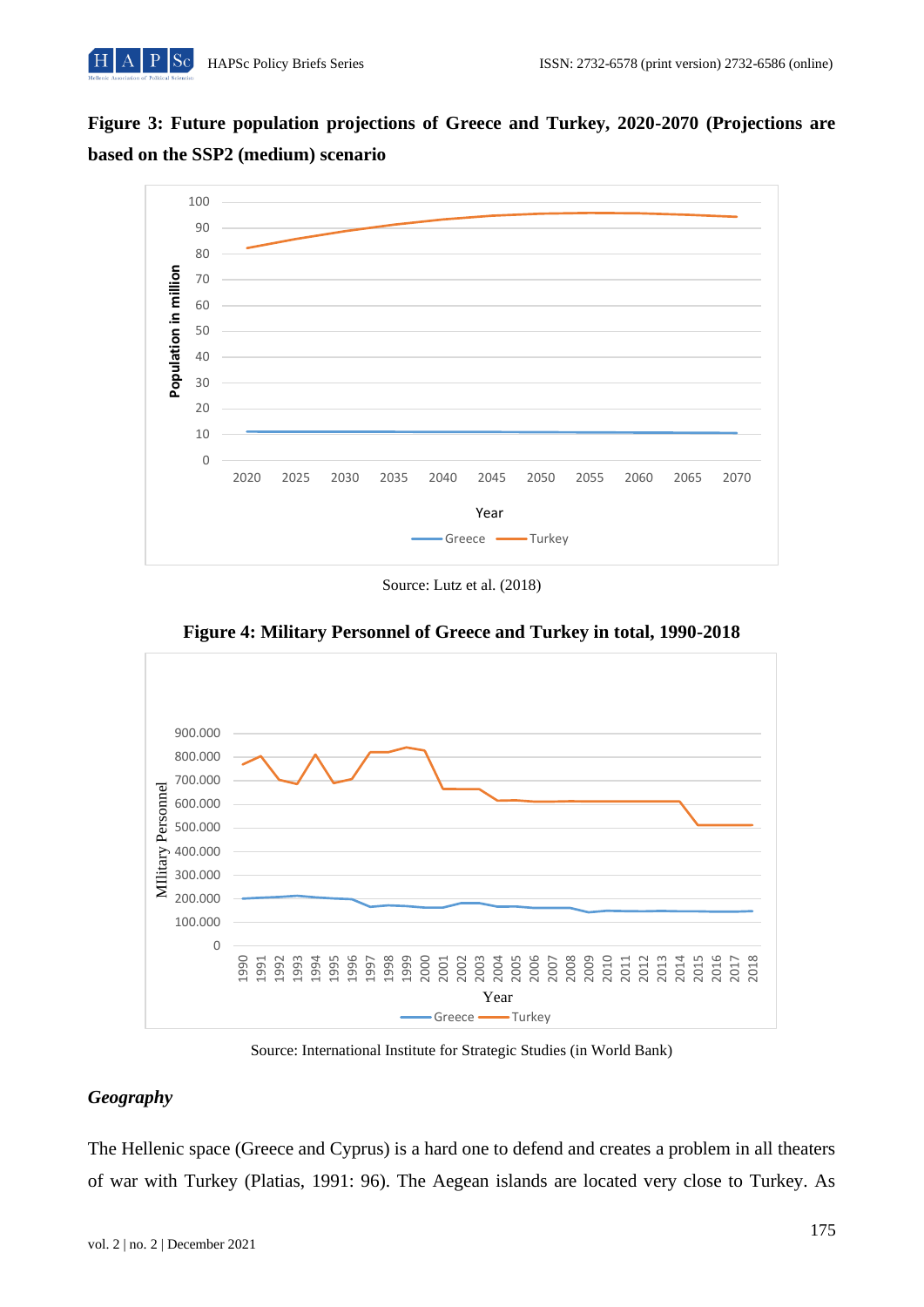

Platias (1991:96) clearly states "*in short, the geography of the Greek-Turkish land and sea borders does not give Greece the advantage of interior lines, that does not provide it with the capacity to rapidly concentrate forces in one front and then to shift them to another.*" As a result, dissuasion only by defense is clearly a strategy incompatible to the Greek objective conditions. The absence of strategic depth leaves dissuasion by deterrence as the dominant strategy.

Let us imagine what would happen if tomorrow Greece had reached nuclear capabilities. First, the demographic and the geographical parameters would have been solved since the success of deterrence strategy is based neither on conventional capabilities nor the territorial extent with defense in depth becoming irrelevant (Waltz, 2002). Now as far as the economic resources are concerned, from the point that the enemy state cannot successfully launch a relative disarming attack, economic strength and the respective military power that it provides become irrelevant. In the nuclear framework, strategic and conventional arm races become meaningless. Strategic arm races lose their point because after a minimum destructive ability is obtained extra warheads make no difference. Conventional arm races also, become pointless because a conventional victory is irrelevant when nuclear forces are in play (Waltz 2002).

The Greek state would have solved its greatest security problem, since it would have achieved to cancel the Turkish strategy whether this is war against Greece or as Ifestos (1992: 122) puts it *"the fulfillment of interim aims, the total cumulative result of which will be equivalent to Greece losing the war.*" In the first case, war is out of the picture since any benefit obtained from a Turkish attack would not be enough to outweigh the cost of the nuclear destruction. In the second case one might argue that the low-level threats cannot be countered with nuclear weapons and a conventional and more flexible response is needed and as result high conventional expenditure should be maintained. Such a policy is harmful because it shifts the reliance from deterrence to conventional forces making war more possible. On the contrary, the more credible a picture of annihilation is, the more the attacker gets deterred from executing its plans. This includes also the low-level threats because the opposing side will be convinced that after such action, escalation will follow, which of course leads us to the first case mechanism (Ifestos, 1992).

As Waltz (1981: 4-5) puts it *"dissuasion by deterrence operates by frightening a state out of attacking, not because of the difficulty of launching an attack and carrying it home, but because the expected reaction of the attacked will result in one's own severe punishment".* In this way the whole Turkish strategy would be canceled and all differences would be solved on the basis of international law and not by bilateral political negotiations with Ankara finding itself in a beneficial power position. In this event the Greek interest would have been served. However, returning to reality, one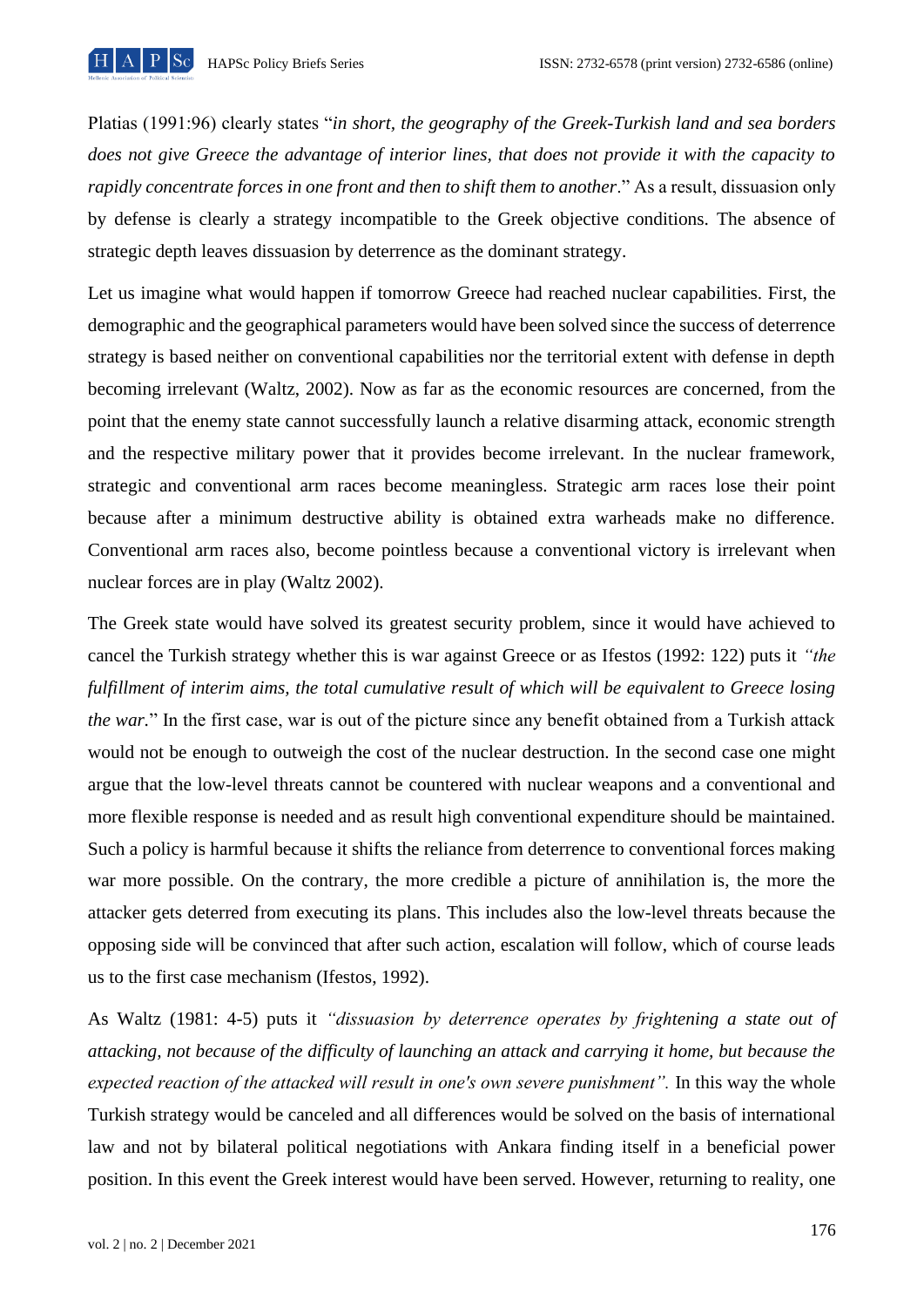

can observe that Greece does not have the capability to proceed in the most favorable for its interests, since Turkey knows that time is on its side, is convinced that it will not act (Ifestos, 1992) and feels comfortable with its superiority in the conventional setting. In other words, the cost that Greek threats bear is not dissuasive enough. The process of developing nuclear weapons is a difficult one and in the next two sections the existence or absence of the incentives and disincentives that influence a decision of nuclearization will be examined.

## **2. Incentives and Disincentives for Nuclearization**

## **2.1 Encouraging Factors – Incentives**

The literature of International Relations contains a series of incentives that positively affect the decision of a state to proceed in the development of nuclear weapons.<sup>4</sup> The most significant are the following:

1. Nuclear Threat from rival country

Theoretically, Greece - like every other member of NATO - finds itself facing the possibility of involvement in a nuclear war between the alliance and Russia. The above does not constitute an excuse for the creation of independent nuclear deterrence since Greece finds itself under the American "nuclear umbrella".

### 2. Developing nuclear threat

There is a consensus that Turkey holds a medium nuclear predisposition and that it creates an option for the future in case of a change in the security environment (Dokos, 2001; Platias, 1986; Kibaroglu, 2014). Although Kibaroglu (2014) claims that unless Iran proliferates nuclearization could come in the next generation, the Turkish nuclear program worries the United States, with clauses in the agreements signed by Turkey enabling Uranium enrichment and Plutonium production through reprocessing coupled with the development of medium range missiles of low accuracy only suitable for WMD (Oikonomou, 2017). Such a development would make Greece hostage to Turkish nuclear blackmail.

3. Enduring rivalry and militarized dispute.

.

<sup>4</sup> See for example Chan (1980); Betts (1977); Bloomfeld (1977); Betts (1975); Dowty (1976); Beaton & Maddox (1982); Potter (1982); Rosecrance (1964); Scheinman (1973); Quester (1973); Dunn & Kahn (1976); Waltz (1981); Dokos (2001); Platias (1986) ; Mearsheimer (1990); Frankel (1993); Frankel & Davis (1993); Thayer (1995); Paul (2000); Hecker (2010); Singh & Way (2004); Bleek (2010)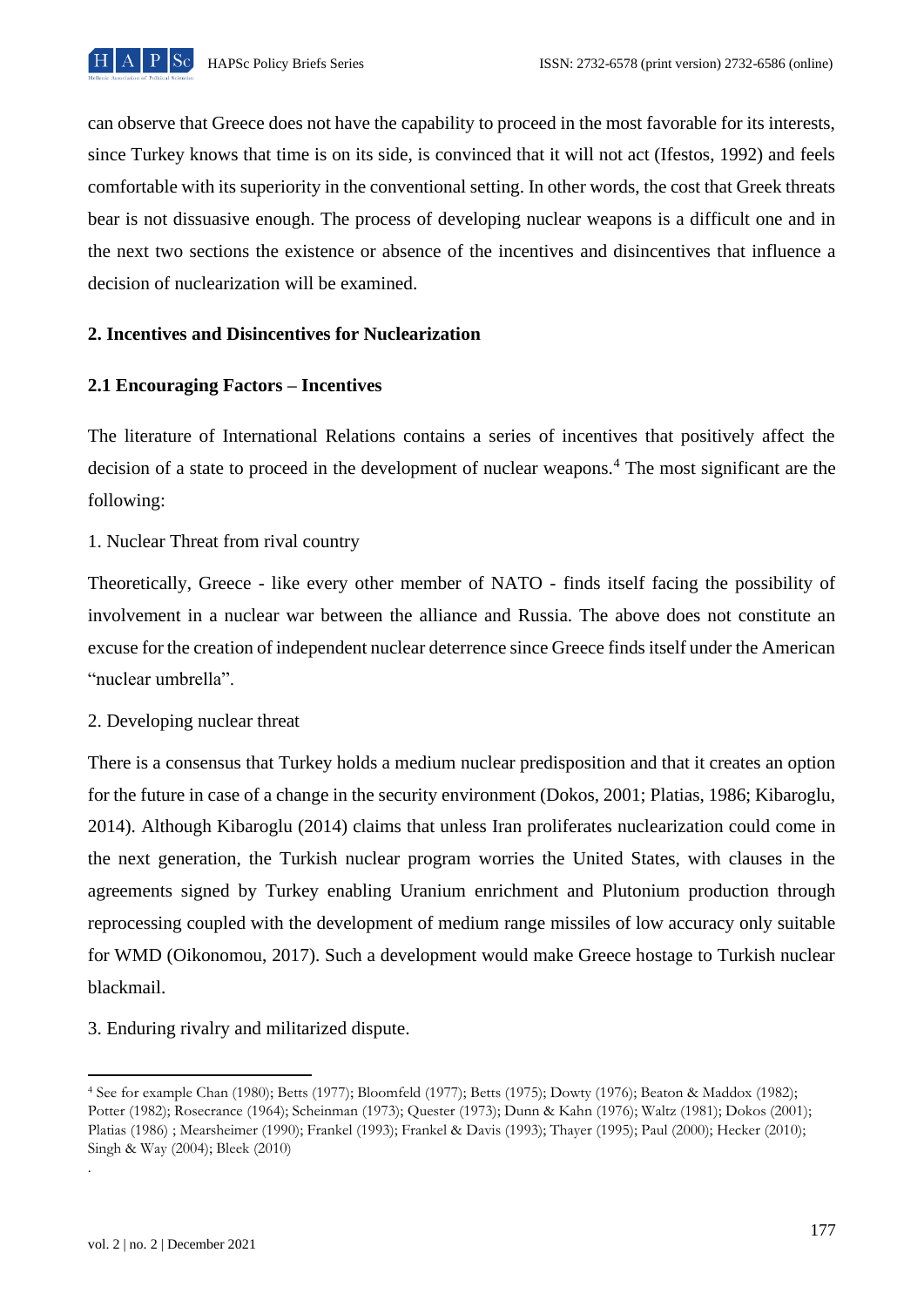

The Greco-Turkish rivalry is a historic one with a highly militarized dimension. We can observe this in the recurrent crises about sovereignty and sovereign rights which brought the two states into the brink of war (e.g., Sismik incident, Imia Crisis)

4. Overwhelming conventional superiority of rival country

Since 1985, Turkey has maintained a conventional superiority against Greece (Platias, 1986). As mentioned in the first section of this paper there is a dynamic that broadens this chasm in the long term.

5. Important regional power status aspirations

It is estimated that there is no such aspiration from the Greek side. The aims of Greece are only limited to protection from Turkish revisionism and the protection of the security of the Hellenic population.

6. Pursuit of military superiority and 7. Blackmail of (non-nuclear) rival country

The military superiority deriving from nuclear weapons would armor Greece and allow for the exercise of all rights deriving from international law leaving only the dispute regarding the delimitation of EEZ and continental shelf to be pending. Probably a blackmail for military solution of the Cyprus issue could be feasible but we do not think that Greece would opt for it.

8. Geographical proximity with a region characterized by nuclear proliferation tendencies

Greece is neighboring with the Middle East where nuclear proliferation is present (Israel, Pakistan, Iran intention). It constitutes an incentive because alliances are not stable in the international system and the proliferation may affect the structure of the regional strategic environment (Platias, 1986).

9. Improvement of bargaining position in a defensive alliance

The Greek state does not aspire to affect the grand strategy of NATO since it only wishes to protect the security of the Greek nation.

10. Pursuit of independence

A state that relies upon its own power (internal balancing) rather than that of its allies (external balancing) (Waltz,1981) becomes politically and militarily more independent. The limitation of dependence is a constant aim for Greek foreign policy (Platias, 1991). The self-help principle is desired since it provides security from a possible shift to alliance architecture or to the interest of the allies during which Greece might be left alone and helpless and thus vulnerable. Being self-reliant Greece becomes more resilient against allied pressure that concerns the handling of issues related to national security and sovereignty.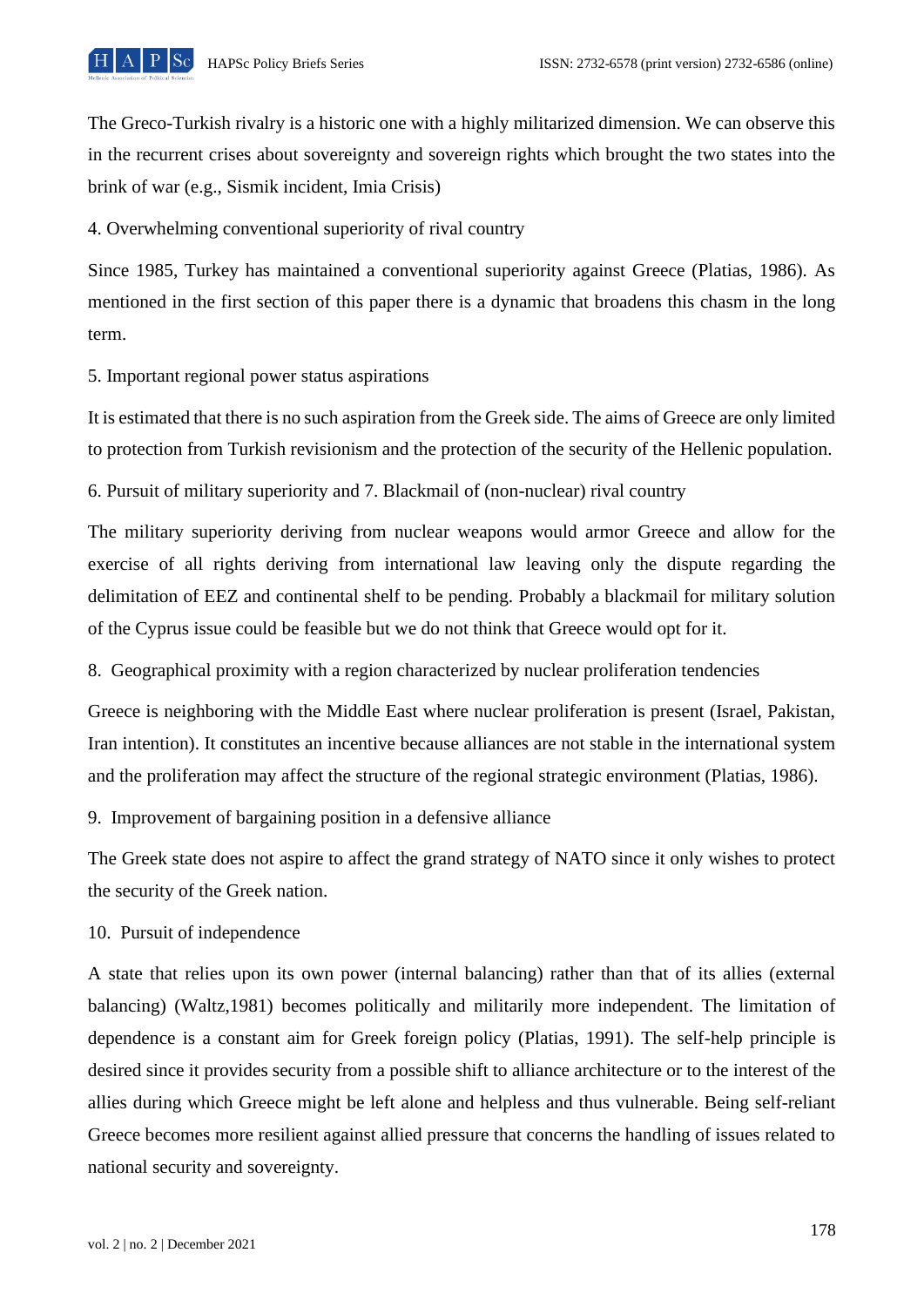

### 11. Pursuit of international recognition

Greece already possesses enough due to its contribution to global civilization. Nuclearization would not offer anything more.

12. and 13. Morale boosting and modernization demonstration

Nuclearization could boost Greeks' morale but this does not constitute a serious reason for entanglement in such a demanding endeavor.

14. Reduction of (conventional) defense expenditures

Given the condition of the Greek economy a reduction in the defense budget would be desirable. However, until nuclear weapons become operationally ready not only the conventional expenditure should remain in the current levels, but they must rise because when the Greek nuclear aspiration would be revealed the threat of possible sudden preventive strike must be deterred (Platias, 1986). In essence it is about an investment that dictates a large short-term expenditure over a future drastic reduction. Regardless of the economic feasibility there is a great desirability.

| No.            | <b>INCENTIVE</b>                                                  | <b>IMPORTANCE</b> | <b>EXISTENCE</b> | <b>NON</b><br><b>EXISTENCE</b> |
|----------------|-------------------------------------------------------------------|-------------------|------------------|--------------------------------|
|                | NUCLEAR DANGER                                                    | H                 |                  | $\ast$                         |
| $\overline{2}$ | DEVELOPING NUCLEAR DANGER                                         | H                 | $\ast$           |                                |
| 3              | ENDURING RICVALRY AND MILITARIZED<br><b>DISPUTE</b>               | H                 | $\ast$           |                                |
| 4              | CONVENTIONAL SUPERIORITY OF RIVAL                                 | H                 | $\ast$           |                                |
| 5              | <b>REGIONAL POWER ASPIRATIONS</b>                                 | H                 |                  | *                              |
| 6              | PURSUIT OF MILITARY SUPERIORITY                                   | M                 | $\ast$           |                                |
| $\overline{7}$ | <b>BLACKMAIL OF NON-NUCLEAR RIVAL</b>                             | M                 |                  | $\ast$                         |
| 8              | <b>GEOGRAPHICAL PROXIMITY WITH NUCLEAR</b><br><b>STATES</b>       | M                 | $\ast$           |                                |
| 9              | <b>IMPROVEMENT OF BARGAINING POSITION</b>                         | M                 |                  | *                              |
| 10             | PURSUIT OF INDEPENDENCE                                           | M                 | *                |                                |
| 11             | INTERNATIONAL RECOGNITION                                         | L                 |                  | *                              |
| 12             | DEMONSTRATION OF MODERNIZATION                                    | L                 |                  | $\ast$                         |
| 13             | <b>MORAL BOOSTING</b>                                             | L                 |                  | *                              |
| 14             | <b>DEFENSE</b><br>CONVENTIONAL<br>EXPENDITURE<br><b>REDUCTION</b> | L                 | $\ast$           |                                |

### **Table 1: Greek nuclearization incentives**

H = The literature of international relations attributes *high* importance to this nuclearization incentive

M = The literature of international relations attributes *medium* importance to this nuclearization incentive

L = The literature of international relations attributes *low* importance to this nuclearization incentive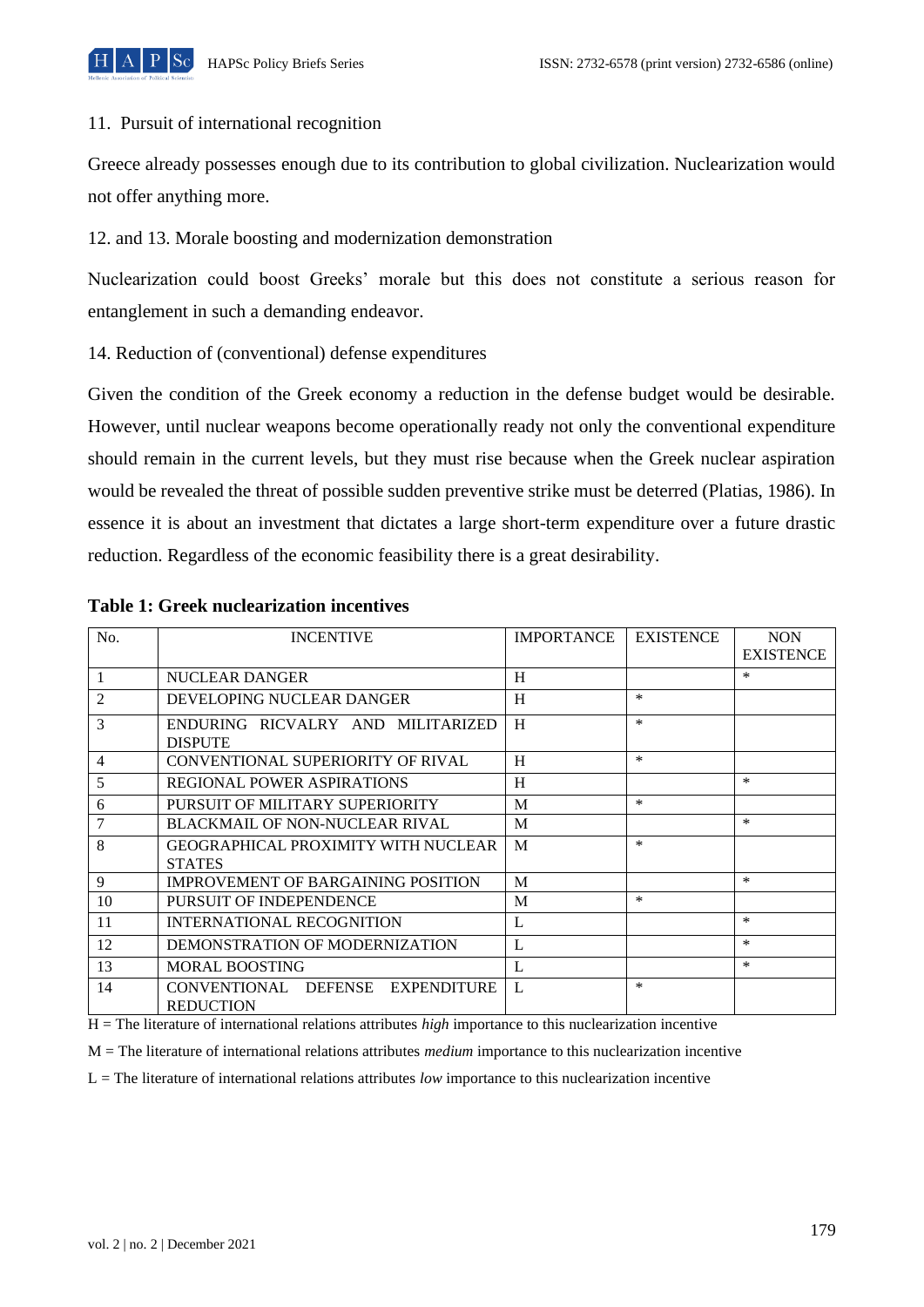

In table 1 it is observed that the Greek state has the second, third and fourth - in order of importance - nuclearization incentives in addition to three of medium importance and one of low. Based on the above it can be said that Greece has a high nuclearization predisposition.

#### **2.2 Discouraging Factors – Disincentives**

There are, of course, important disincentives that have to also be considered. Theoretical and empirical studies have referred to the following deterring factors:<sup>5</sup>

1. Alliance with a nuclear power

The Greek state is allied to the USA and France. This alliance operates as a deterrent for two reasons. Given the intention of the nuclear club members to prevent horizontal proliferation, the obstacle that Greece (as well as Turkey) should overcome is important. There are two possibilities: increase of the political, military and economic cost of nuclearization (Platias, 1986) and withdrawal of the nuclear and any conventional coverage from Greece (Platias, 1986; Monteiro & Debs, 2014).

2. Possible nuclearization of the opponent

It is almost certain that if Greece manages to nuclearize first, Turkey will follow. This does not constitute a problem since the present situation finds Turkey in a position of power with a prospect of that deviation broadening in the long term. With the nuclearization of the two states, war will bring about mutually unacceptable costs and the need for a modus operandi will arise with international law becoming the primary tool since balance of power will be present.

3. International legal obligations

Greece is a member of the Non-Proliferation Treaty. On the one hand, each member state can legally withdraw from the treaty, under the "supreme national interest" clause, if it gives three months' notice (Sagan, 1996). On the other hand, this does not stop other nuclear states from delivering an embargo on goods, arms and on nuclear fuel and technology. The arms embargo will deteriorate the Greek conventional capabilities. This embargo could also be paralyzingly costly for the nuclear program unless Greece possesses uranium under its soil (Tsipis, 1986). The economic cost of sanctions shall also be taken into consideration since Greece is fairly integrated into the global economy (Singh &Way,2004; Bleek 2010) with imports reaching 41.74% and exports 40.08% of GDP (World Integrated Trade Solution, 2019).The largest amount of this trade takes place in the European Single Market. The EU states are committed to the NPT (Council of the EU 13243/21). Although the EU

<sup>5</sup> As above.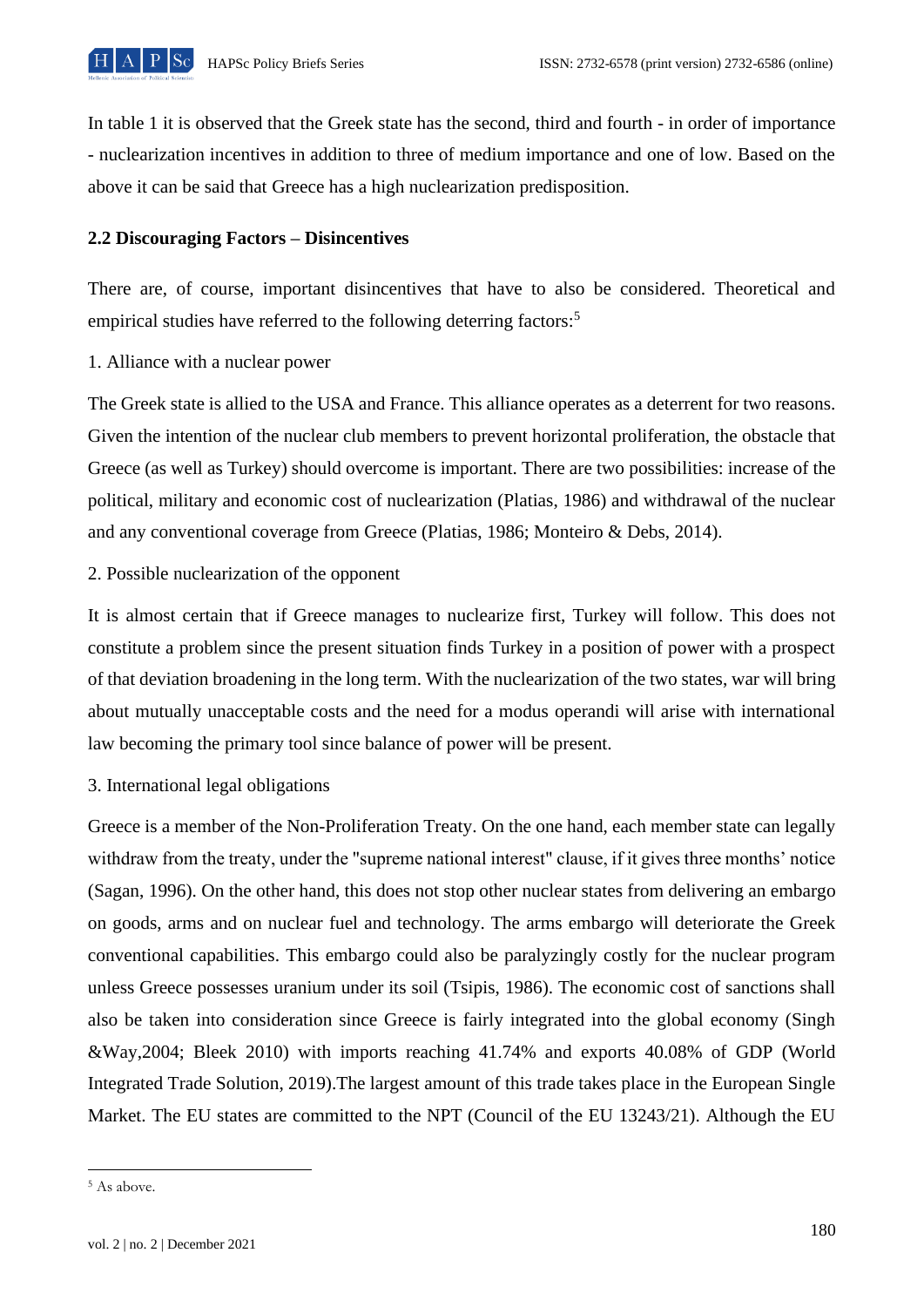

shares no sovereignty with the member states regarding Nuclear Weapons Greece will be infringing Article 3 of TEU if the Security Council deems its nuclear program threating to international peace. As a result, Greece should at least face financial fines under the processes described in Articles 258 and 260 of TFEU regarding the infringement of the treaty. Nevertheless, due the importance of the issue, and the sanctions imposed against North Korea and Iran from the EU, the member states will probably move to further action. However, Greece can temporarily avoid being affected by simply developing 'a latent nuclear capability' that brings the state closer to nuclear weapons without having to bear the cost of full nuclearization (Platias, 1986). In case of change in the security environment (Turkey's nuclearization), Greece might be more willing to bear that cost. It must be also noted that sanctions rarely have a deterring importance and usually do not restore the status quo ante (Platias, 1986; Doxey, 1971; Galtung, 1967; Wallensteen, 1968; Adler-Karlsson, 1968).

4. Possibility of sudden preemptive strike

The possibility of such an attack on Greek nuclear facilities from Turkey is of course very high, since Greek nuclearization eliminates Turkey's conventional superiority and cancels its revisionist strategy. As a result, the decision must be taken considering the capabilities of the country to deter or even withstand such an attack. Due to the growing imbalance of power between the two states this factor has crucial influence.

### 5. Reputation of peaceful country

Greece seeks such a reputation and the possession of nuclear weapons is incompatible with this reputation. (Platias, 1986).

#### 6. Internal opposition

In Greece opposition by some parties and actors shall be expected. If those come from pressure groups with strong reach on the government they might lead to a negative decision (Platias, 1986). However public discussion about nuclear weapons and not energy could cause dangerous international reactions. (Tsipis, 1986). It must be considered that in Greece albeit the political divisions, parties tend to formulate a consensus over issues regarding national security.

7. Economic and technological incapability

Tsipis (1986) claims that if Greece decided to create a nuclear arsenal would be in a position to do so. The economic cost would indeed be high with the direct cost for human resources, infrastructure and development of weapons nearing 1 billion dollars and the opportunity cost for the Greek conventional capabilities will be much higher. Greece is a country in large debt and under fiscal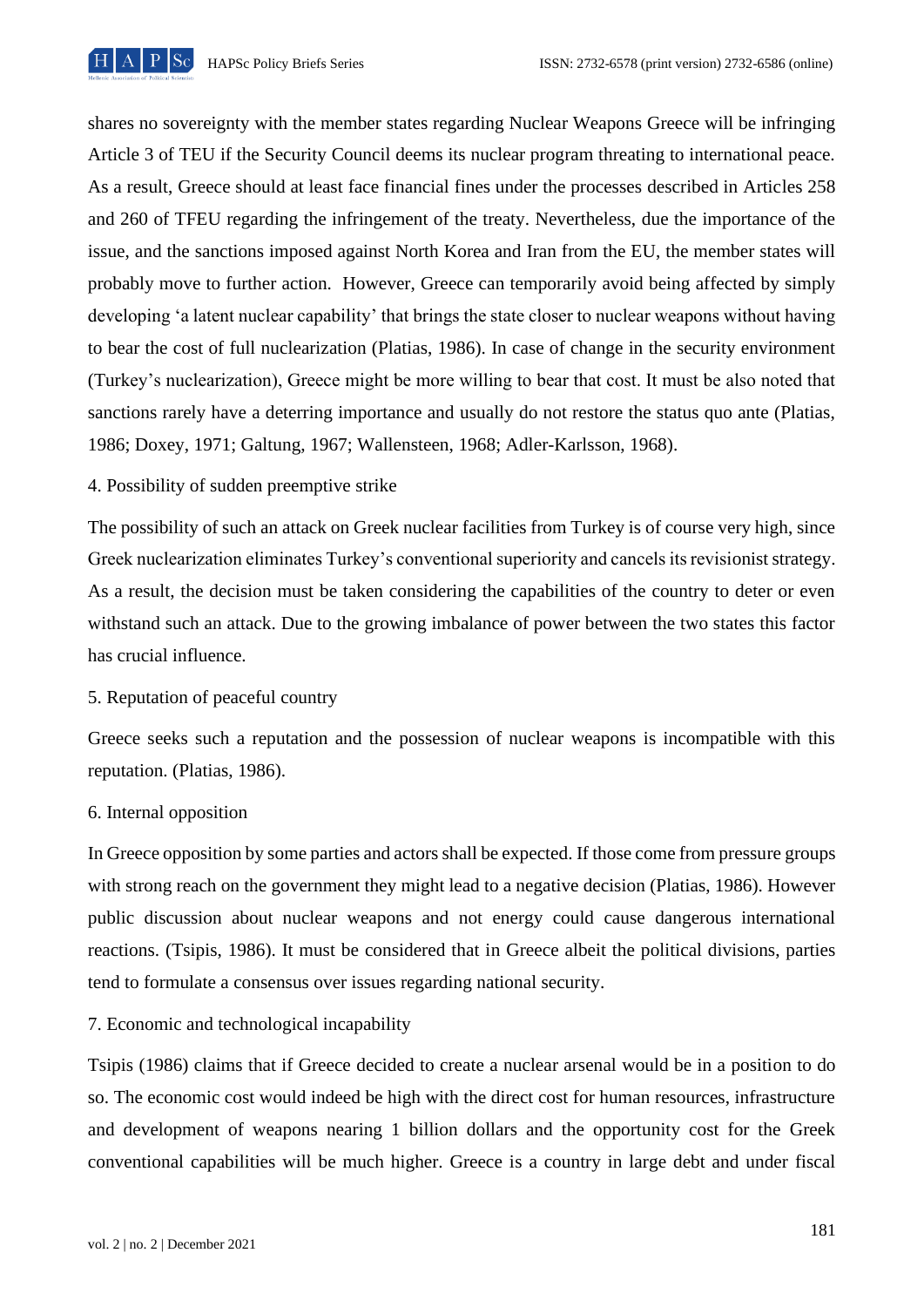scrutiny. The ideal scenario would be to spend enough on conventional forces to deter a Turkish preventive war while devoting the required resources to the nuclear program. However, resources are limited and conventional deterrence capability is a prerequisite. The opportunity cost corresponds to the deprivation of resources from the defense industry which is needed to limit the dependence on foreign suppliers (Platias, 1992) and thus preserving the conventional deterrence capability by providing resilience to an arms embargo. The defense industry will also enhance the conventional deterrence capability by mobilising all the available war material, by producing armaments based on the Greek operational needs and by saving generous amounts that would otherwise go to imports of expired spare parts (Platias, 1992).

| <b>NUMBER</b>  | <b>DETERRING FACTOR</b>                           | <b>IMPORTANCE</b> | <b>EXISTENCE</b> | NON-<br><b>EXISTENCE</b> |
|----------------|---------------------------------------------------|-------------------|------------------|--------------------------|
|                | ALLIANCE WITH NUCLEAR POWER                       | H                 | $\ast$           |                          |
| $\mathfrak{D}$ | POSSIBLE NUCLEARIZATION OF<br><b>OPPONENT</b>     | H                 |                  | $\ast$                   |
| 3              | <b>INTERNATIONAL LEGAL</b><br><b>OBLIGATIONS</b>  | M                 | $\ast$           |                          |
| 4              | POSSIBILITY OF PREEMPTIVE STRIKE                  | M                 | $\ast$           |                          |
| 5              | PEACEFUL COUNTRY REPUTATION                       | L                 | $\ast$           |                          |
| 6              | <b>INTERNAL OPPOSITION</b>                        | L                 | $\ast$           |                          |
| 7              | ECONOMIC AND TECHNOLOGICAL<br><b>INCAPABILITY</b> | L                 |                  | $\ast$                   |

**Table 2: Deterring factors of a possible Greek nuclearization** 

H = The literature of international relations attributes *high* importance to this factor's deterring capability

M = The literature of international relations attributes *medium* importance to this factor's deterring capability

L = The literature of international relations attributes *low* importance to this factor's deterring capability

As shown by table 2 and the above analysis, a factor of high and two factors of medium importance exist. The problem is that the sanctions of the allies, apart from the restriction in the access of goods, will most importantly destroy the network of external balancing that Greece has built. They will stop the supply of nuclear fuel (Tsipis 1986) and the access to armaments of which Greece is almost totally dependent since it has a weak defense industry. As a result, the Greek state would be vulnerable to a preemptive strike or even war which Turkey does not hesitate to declare that will wage for the issue of the territorial waters which is of a relatively less importance. Albeit the great nuclear predisposition that Greece presents, the current balance of incentives and disincentives shows that the development of nuclear weapons would not benefit Greece. For the endeavor to be fruitful the cost of factor 1,3 and 4 should be mitigated.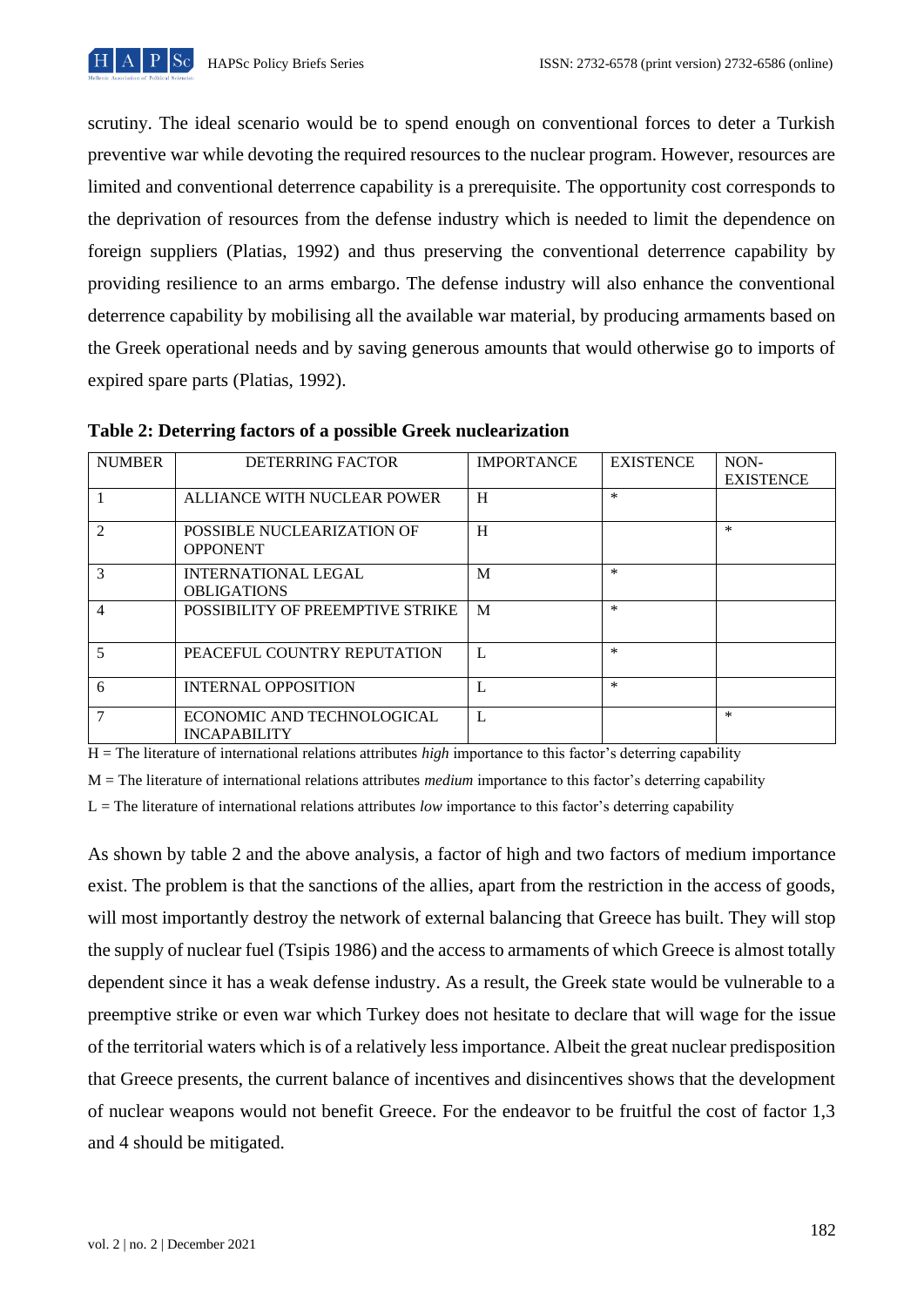# **3. Research of the Greek nuclear tendency through the theoretical framework of Monteiro and Debs**

| <b>NUMBERS</b> | <b>INDEPENDENT VARIABLES</b>                                                                                                                                                                                                                                                                                        | <b>INTERVENING VARIABLES</b>                                                                                                                                                                      | <b>DEPENDENT</b><br><b>VARIABLE</b> |
|----------------|---------------------------------------------------------------------------------------------------------------------------------------------------------------------------------------------------------------------------------------------------------------------------------------------------------------------|---------------------------------------------------------------------------------------------------------------------------------------------------------------------------------------------------|-------------------------------------|
| 1              | Level of security threat: is the<br>likelihood of future conflict between a<br>and its adversaries, as<br>country<br>evaluated by a country's decision<br>makers.                                                                                                                                                   | Security benefit of proliferation:<br>refers to the magnitude of the shift in<br>the distribution of capabilities that<br>nuclear acquisition would produce<br>vis-à-vis the state's adversaries. | <b>Nuclear status</b>               |
| $\overline{2}$ | Proliferator's relative power reflects<br>the balance of military power vis-à-vis<br>its adversaries.                                                                                                                                                                                                               | Cost of preventive war corresponds<br>to the value of the total resources<br>destroyed by both sides in a<br>preventive war.                                                                      |                                     |
| 3              | Cost<br>of<br>nuclear<br>a<br>program<br>corresponds to the value of the material<br>resources necessary to develop nuclear<br>weapons                                                                                                                                                                              |                                                                                                                                                                                                   |                                     |
| 4              | Level of an ally's commitment to the<br>state's defense:<br>first measures whether a powerful state<br>is allied to the potential proliferator<br>(either formally or informally) and, if<br>such an alliance exists, tries. to capture<br>the reliability of its commitment to the<br>defense of the proliferator. |                                                                                                                                                                                                   |                                     |

#### **Table 3: The variables of the theoretical framework of Monteiro & Debs (2014)**

Starting with the independent variables (1) the level of security threat is extremely high taking into consideration that (2) Greece has relatively less power than Turkey. (3) The economic cost, as presented in the previous section, is very heavy but not unaffordable in comparison with the expected benefit for Greece's security through the acquisition of nuclear weapons. (4) As mentioned above and also claimed by the writers of the theory indicating that when the protected ally, Greece in particular, is less powerful than its adversaries then it will suffer the threat of the withdrawal of any support for its nuclearization to be prevented (Monteiro & Debs, 2014). Moving to the intervening variables, for nuclearization to be achieved the security benefits of proliferation must exceed the cost of preventive war. At the moment this does not happen as it was foretold. The larger the imbalance of power the larger the threat to the security and consequently the benefit of nuclearization. However, a greater imbalance of power reduces the cost of preventive war for the adversary. As Monteiro & Debs (2014: 26) state "*Nuclear weapons are the weapons of the weak but the weak cannot get them*"*.* Through this theoretical framework the results of our first analysis are confirmed. Greece cannot develop nuclear weapons unless it first makes the cost of preventive war unbearable and thus dissuasive for Turkey.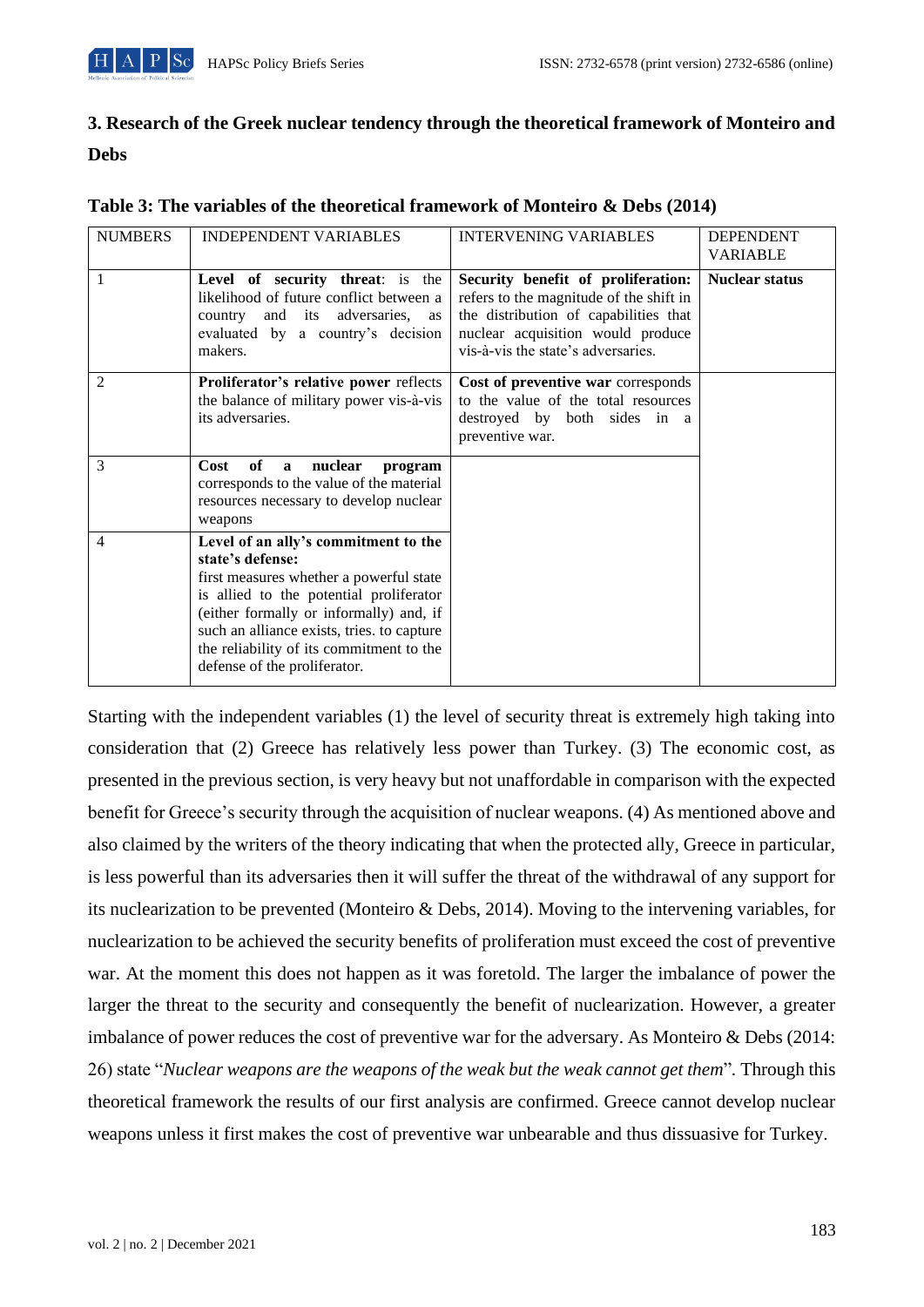

#### **Conclusions**

Based on the above analysis it can be concluded that the acquisition of nuclear weapons would serve the Greek interests, since it would provide the undisputed and utmost deterrence capability thus resolving the security problems that Turkish revisionism with its coercive strategy creates. Despite this fact, Greek nuclearization is hindered by the opposition of its allies and the cost of a Turkish preventive war. To overcome this obstacle the cost of preventive war must be made unacceptable for Turkey using only conventional means and after their development, nuclear weapons will seal the Greek deterrence capability. This poses a great challenge since an enormous investment is needed in advance both for conventional armaments and the nuclear program before one can enjoy the fruits of nuclearization. The Greek state operates in a context of limited resources and a nuclear program corresponds to a great opportunity cost for the Greek defense industry. The path towards nuclearization runs through the Greek defense industry which, when developed, will enhance the conventional deterrence by making it independent of allied support, providing systems based on Greek operational needs and save resources that allow the secure nuclearization. In conclusion, Turkey seems to be developing a latent nuclear capability. Greece should follow suit in order to avoid becoming hostage to the Turkish nuclear threat, in case of a change in the environment regarding the horizontal proliferation of nuclear weapons. The creation of latent nuclear capability would make the benefits more tangible without the consequences of full nuclearization (Platias, 1986).

#### **References**

- Adler-Karlsson, G. (1968). *Western Economic Warfare 1947-1967: A Case Study in Foreign Economic Policy*. Stockholm: Almquist and Wiksell.
- Beaton, L. & Maddox, J. (1982). *The Spread of Nuclear Weapons*. New York: Columbia University Press.
- Betts, R. K. (1979). A Diplomatic Bomb for South Africa? *International Security*, 4(2), 91–115.
- Betts, R. K. (1977). Paranoids, Pygmies, Pariahs & Nonproliferation. *Foreign Policy*, 26, 157–183.
- Bleek, P. C. (2010). Why Do States Proliferate? Quantitative Analysis of the Exploration, Pursuit, and Acquisition of Nuclear Weapons. In: Potter, W.C. & Mukhatzhanova, G. (eds.), *Forecasting Nuclear Proliferation in the 21st Century: The Role of Theory*, (1). 159-192
- Bloomfeld, L. P., (1977). Nuclear Spread and World Order. In Speigel, S. L. (ed.). *At Issue: Politics in World Arena.* New York: St. Martin.
- Chan, S. (1980). Incentives for Nuclear Proliferation. *The Journal of Strategic Studies*, 3(1): 26-43.
- Dokos, Th. P. (2001). *The Geostrategic role of Turkey*. Athens: Konstantinos Touriki's Publications [in Greek].
- Doxey, M. (1971). *Economic Sanctions and International Enforcement*. London: Oxford University Press.
- Dunn. L. & Kahn, Η. (1976). *Trends in Nuclear Proliferation,1975-1995, Croton-on- Hudson*. New York: Hudson Institute.
- Frankel, B. (1993). The brooding shadow: systemic incentives and nuclear weapons. *Sec. Stud*. 2(3/4), 37–78.